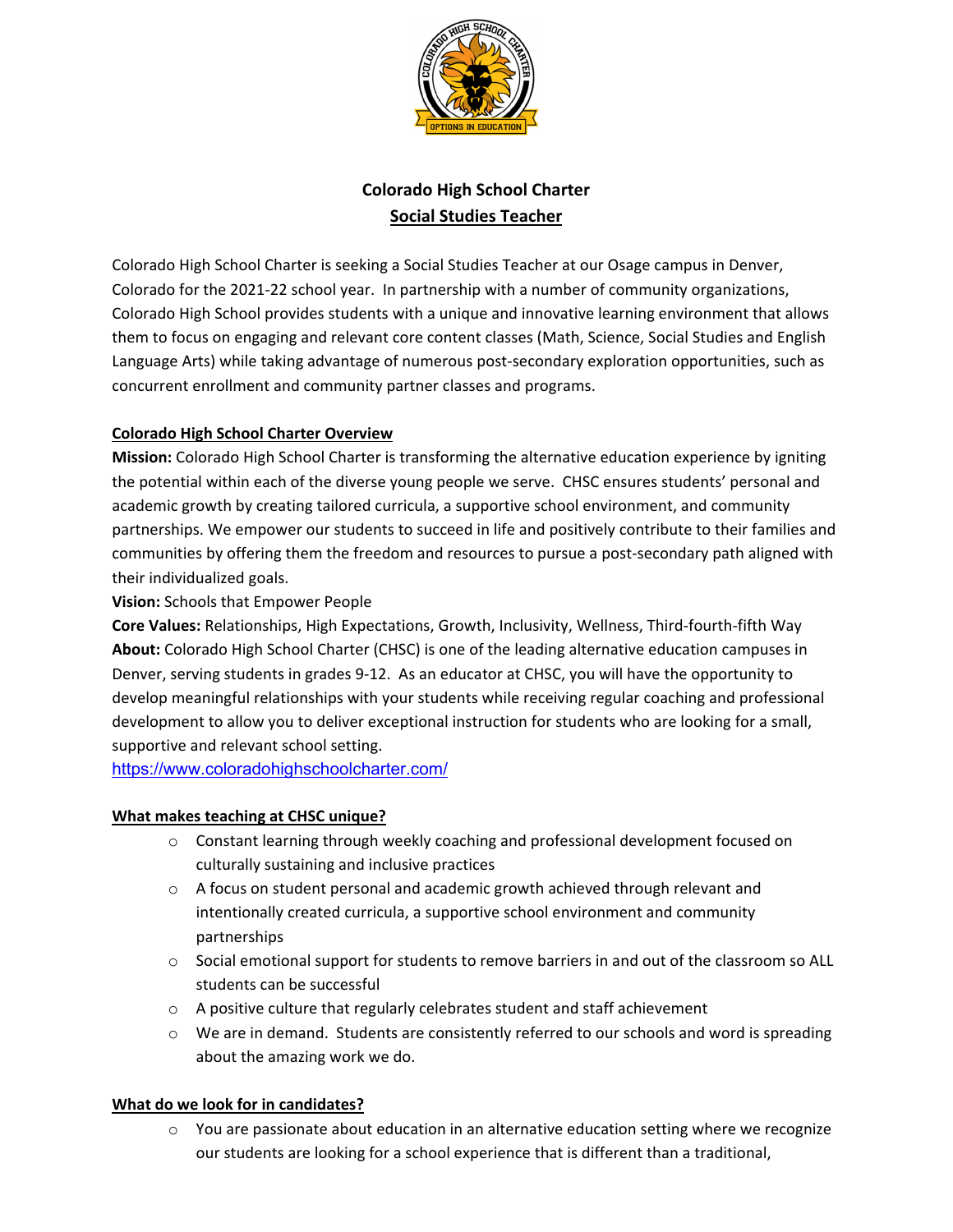

comprehensive high school. We build off of best practices that work for our students AND have the autonomy and support to be innovative in our practices.

- o You are excited about Colorado High School's mission.
- o You recognize the value of learning through real‐world application and are eager to help all students consider a range of satisfying career paths.
- $\circ$  You are excited about the opportunity to engage students inside and outside of the classroom through the creation of relevant curricula and programming.
- o You have experience or a strong desire to work with young people who have struggled personally or academically in conventional school settings.
- $\circ$  You are tenacious about your own professional growth and have the ability to seek and apply feedback to improve your practice.
- o You're entrepreneurial, innovative and willing to do "whatever it takes."
- $\circ$  You value developing trusting and often transformative relationships with students.
- o You are a team player who helps create a positive and vibrant school culture for both staff and students.

### **Job Description**

The Social Studies teacher will teach multiple sections of Social Studies content to students over the course of four eight week quarters. This position will have the opportunity to teach a Concurrent Enrollment College Course if they hold a master's degree or higher.

### Social Studies Teacher Responsibilities:

- o Create standard aligned curriculum with an emphasis on real world relevancy.
- o Deliver engaging, standards‐aligned real world relevant curricula.
- $\circ$  Manage the classroom effectively through a warm demander approach, by developing quality relationships and high expectations for students to maintain a productive learning environment.
- o Positively impact achievement and differentiate instruction based on the needs of students, including multilingual, special education, and gifted and talented students.
- o Work collaboratively with students, families, and colleagues.
- $\circ$  Support and actively participate in professional learning communities, professional development, and staff team‐building exercises.
- o Actively participate in inclusivity work on a personal and school level through constant self‐ reflection, actively seeking and exploring diverse perspectives, a love of learning, growing and challenging yourself and others.
- $\circ$  Utilize multiple online platforms to monitor attendance, post grades, and deliver student assignments.
- o Support and willingly engage with Restorative Justice Practices.
- $\circ$  Support structured time and space to support student achievement, such as holding after school study halls.
- o Collaborate with peers, instructional coach, and administration to refine practice.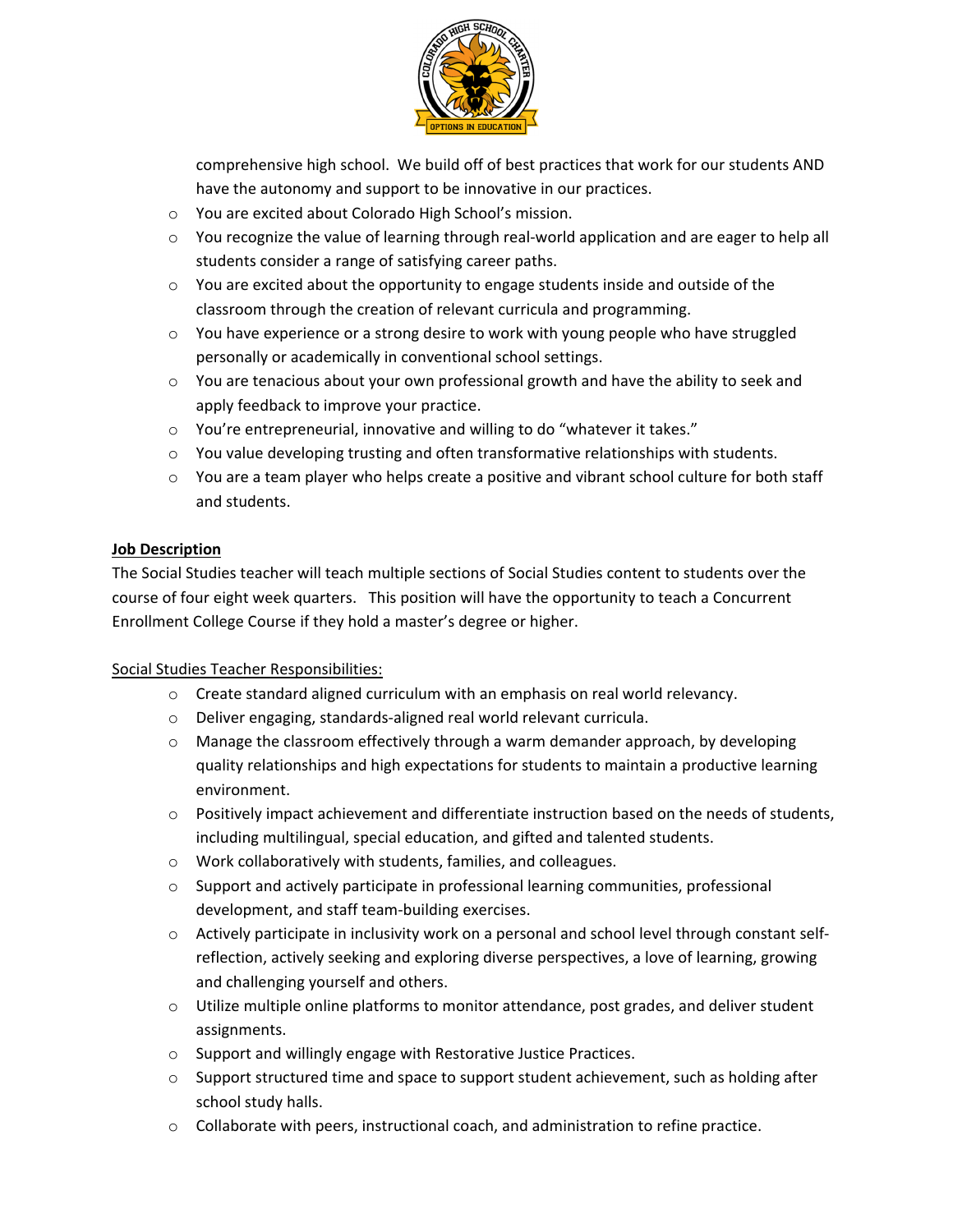

- o Engage families and community members through phone calls and CHSC Family Nights (broader outreach, ex. Home visits).
- $\circ$  Develop meaningful relationships with students, their families and the communities they come from.

Work hours are from 8:00 a.m. to 4:00 p.m. Monday through Friday with occasional evening commitments for school events.

### **Qualifications**

Colorado High School Charter seeks candidates with strong character, passion for supporting students of diverse backgrounds and needs, and a relentless commitment to improvement and learning.

### **Required:**

- o One of the following:
	- o Subject matter endorsement on a Colorado teaching license
	- o Bachelor's degree or higher with major in subject matter
	- o 36 semester credit hours in subject matter
	- o Passing score in subject matter on Praxis exam
- o Strong knowledge of teaching methods, learning styles and educational research related to secondary learners
- o Ability to create curriculum, performance tasks, and assessments with state content standards
- o Strong communication, organization, and planning skills
- $\circ$  Strong interpersonal skills with the ability to build rapport quickly, facilitating positive relationships with students and coworkers
- o Problem solving skills
- o Proficiency in the use of technology
- o Permanent US work authorization

### **Desired:**

 $\circ$  Experience working with young people who have struggled personally or academically in conventional school settings.

### **Compensation**

The starting salary for this position is between \$53,185 and \$76,740, depending on education and experience. The maximum salary for this position is approximately \$90,000. A comprehensive benefits package is included. Teachers are eligible for the Federal Teacher Loan Forgiveness Program.

### **To Apply**

Submit cover letter and resume to: careers@chscharter.org.